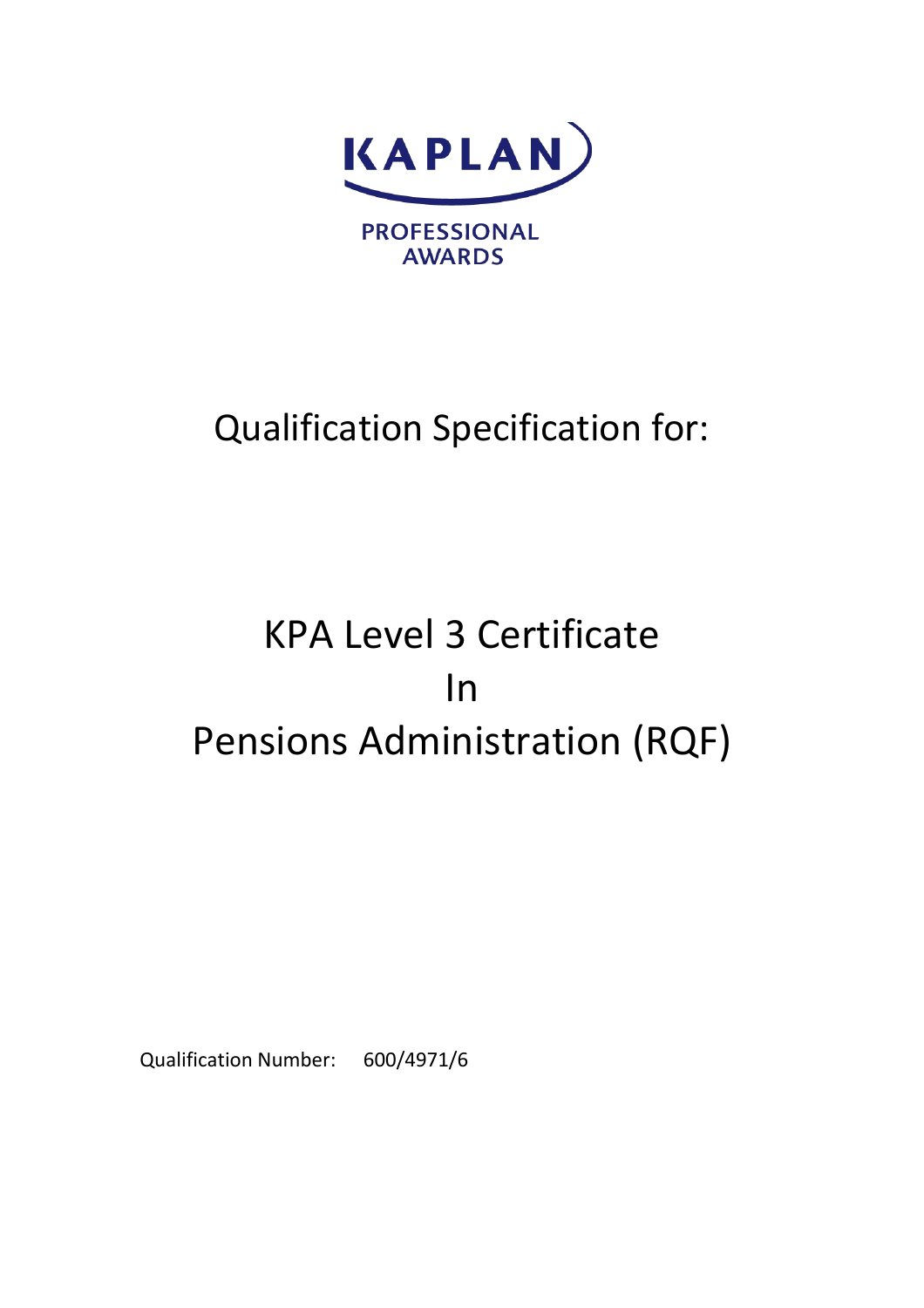#### **Version Control**

| <b>Version number</b> | <b>Date</b> | <b>Updated by</b> |
|-----------------------|-------------|-------------------|
|                       | 24/07/2013  | C Kenny           |
|                       | 09/06/2016  | JJ                |
| 3                     | 23/08/2018  | JJ                |
|                       | 01/06/2020  | <b>ST</b>         |
|                       |             |                   |
|                       |             |                   |
|                       |             |                   |

**Operational start date:** 01/04/2012

**Kaplan Professional Awards**

179 - 191 Borough High Street London SE1 1HR Phone: 0207 645 8912

Web: <https://kaplanpa.co.uk/>

Email: [kpaenquiries@kaplan.co.uk](mailto:kpaenquiries@kaplan.co.uk)

.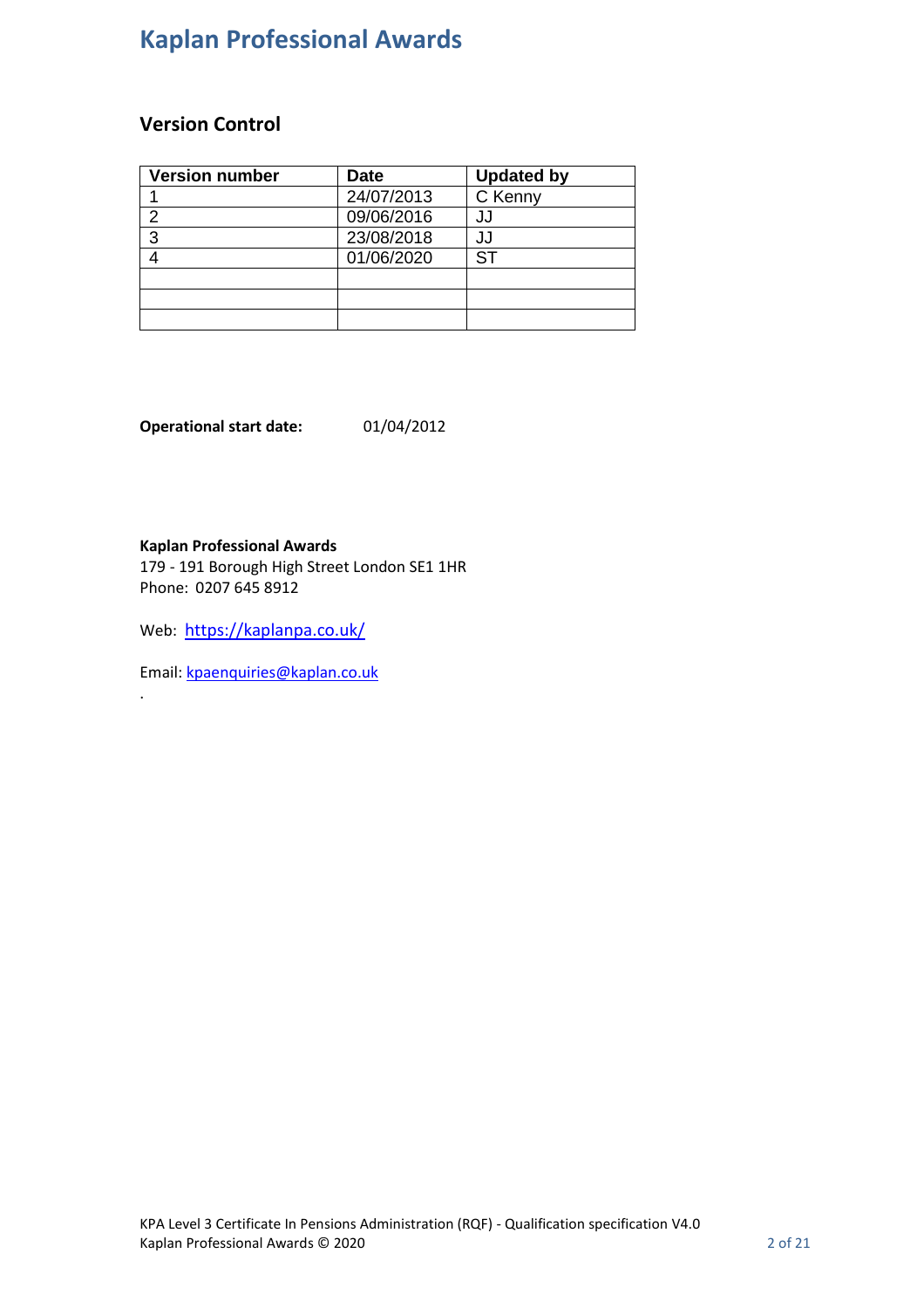## **Contents**

| <b>Introduction</b><br>1.                                                     | 4  |  |  |
|-------------------------------------------------------------------------------|----|--|--|
| <b>About KPA</b>                                                              | 4  |  |  |
| <b>KPA Qualifications</b>                                                     | 4  |  |  |
| <b>Qualification Summary</b><br>2.                                            | 5  |  |  |
| Qualification target group                                                    | 5  |  |  |
| Progression opportunities                                                     | 6  |  |  |
| <b>Entry Requirements</b>                                                     | 6  |  |  |
| Exemptions and/or Recognition of Prior Learning (RPL)                         | 6  |  |  |
| Delivery languages                                                            | 6  |  |  |
| 3.<br><b>Structure and Content.</b>                                           | 7  |  |  |
| <b>Offering the Qualification</b>                                             | 8  |  |  |
| Becoming an approved KPA centre                                               | 8  |  |  |
| <b>Units</b><br>4.                                                            | 9  |  |  |
| Unit 1 - Transferring into and out of Pension Schemes                         | 11 |  |  |
| Unit 2 - Overview of UK Pension Schemes                                       |    |  |  |
| Unit 3 - Providing Pension Scheme Information                                 |    |  |  |
| Unit 4 - Creating and Maintaining Pension Scheme Member Records               |    |  |  |
| Unit 5 - Payment of Scheme Benefits to Pensioners                             | 15 |  |  |
| Unit 6 - Amend Pension Records to Reflect Member's Change in<br>Circumstances | 17 |  |  |
| Unit 7 - Working as a Member of the Pensions Team                             | 19 |  |  |
| <b>Quality Assurance Processes</b><br>5.                                      | 20 |  |  |
| Assessment                                                                    | 20 |  |  |
| Centre resources                                                              |    |  |  |
| Control and oversight                                                         |    |  |  |
| <b>Certification and Fees</b>                                                 | 20 |  |  |
| <b>Access to Fair Assessment</b><br>6.                                        | 21 |  |  |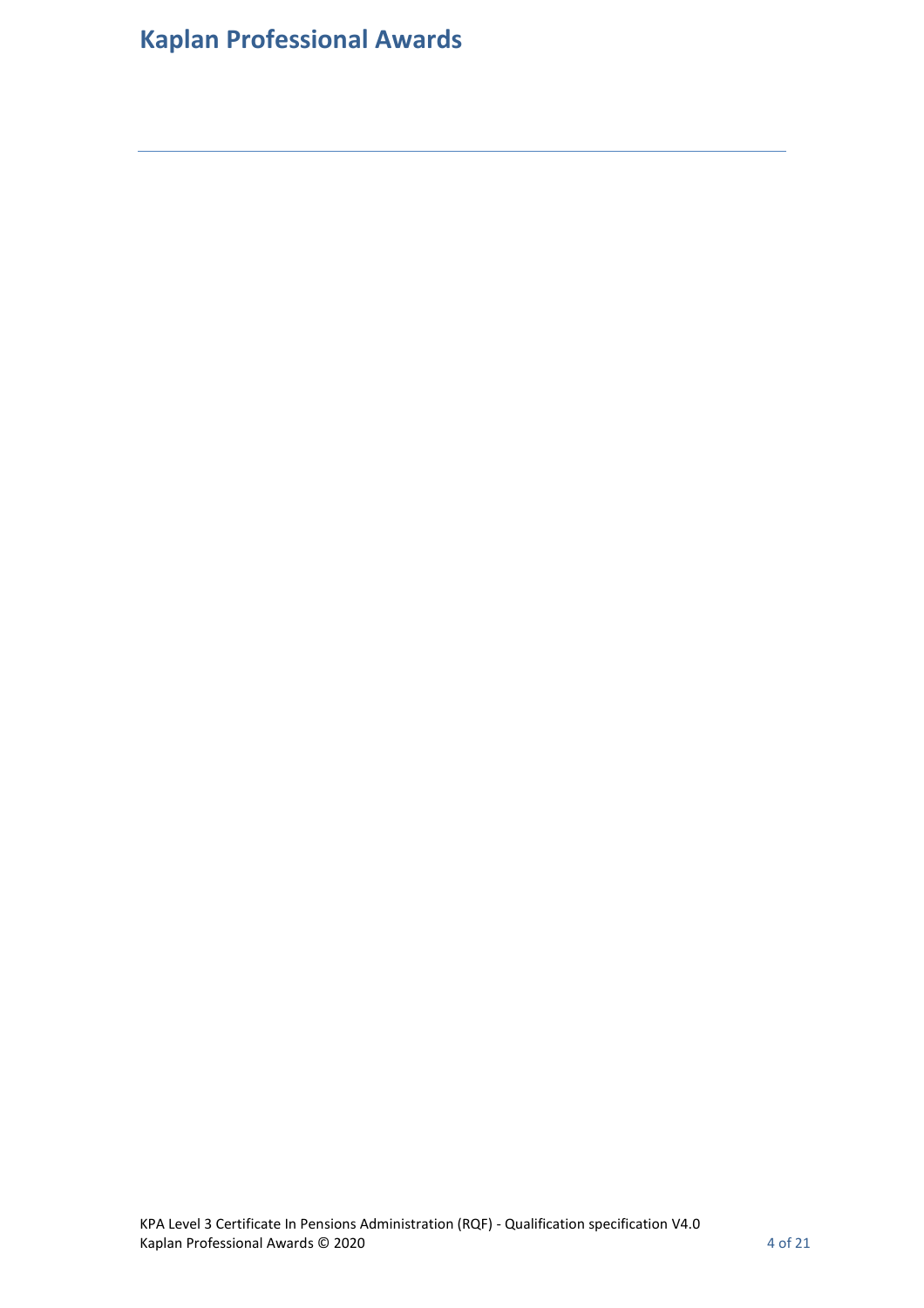### **1. Introduction**

#### **About KPA**

Kaplan Professional Awards (KPA) is a nationally recognised Awarding Organisation which offers high quality accredited qualifications. KPA works with national and local organisations to develop and widen access to high quality and flexible education and learning.

Our mission is to offer the best possible qualifications and resources, and to put these opportunities in the hands of as many people as possible.

#### <span id="page-4-0"></span>**KPA Qualifications**

KPA Qualifications are developed to ensure they provide a clear measure of the individuals' achievement while highlighting their ability to meet the requirements of the industry in which they wish to operate. KPA work with industry specialists to ensure the qualification modules/units and their assessments are set at a suitable level for the age range and industry requirements.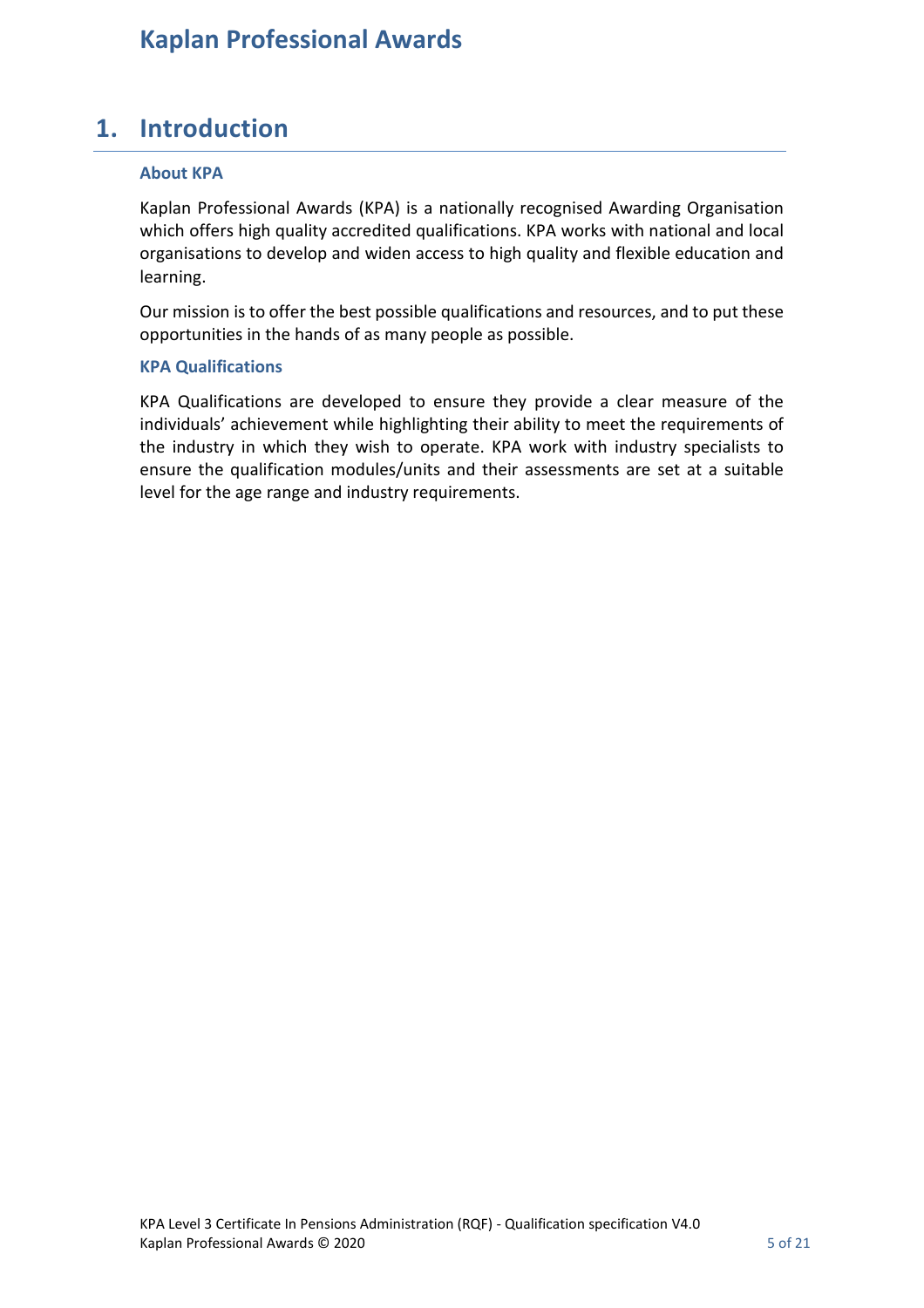### <span id="page-5-0"></span>**2. Qualification summary**

<span id="page-5-1"></span>This specification will provide key information about the KPA Level 3 Certificate in Pensions Administration (RQF) qualification.

This qualification is regulated by Ofqual and listed on Ofqual's Register of Regulated Qualifications:

| Name of qualification                                    | Qualification number |
|----------------------------------------------------------|----------------------|
| KPA Level 3 Certificate in Pensions Administration (RQF) | 600/4971/6           |

The KPA Level 3 Certificate in Pensions Administration (RQF) qualification has seven mandatory units. The Chartered Institute of Payroll Professionals deliver the training to its learners working towards this qualification. Each unit has a credit value building to 30 credits for the full qualification.

This qualification has been developed with pension practitioners to ensure it meets the needs of the industry. Given the recent legislative changes impacting on pensions, there is more of a requirement than ever for businesses to ensure their employees are equipped with the necessary pension knowledge and practical skills to ensure this crucial process is carried out accurately and efficiently.

The structure is set at seven mandatory units with one examination and six projects identified as the assessment methodology. The learners will be able to demonstrate their level of knowledge and understanding while achieving the qualification as a pass/fail.

This qualification provides a clear opportunity for learners to develop and demonstrate their level of knowledge, understanding and application of job roles in the pensions industry. Learners will undertake seven key areas related to pension's administration, assessment of these areas will include written assignments and an exam. Upon successful completion, learners will achieve a nationally recognised KPA Level 3 Certificate in Pensions Administration.

The qualification is graded at pass or fail.

#### **Qualification Target Group**

The KPA Level 3 Certificate in Pensions Administration (RQF) qualification is suitable for individuals who either currently work or want to work within the following job roles:

- Pensions Supervisor
- Pensions Manager
- Pensions Team Leader
- Pensions Clerk
- Pensions Assistant
- Pensions Administrator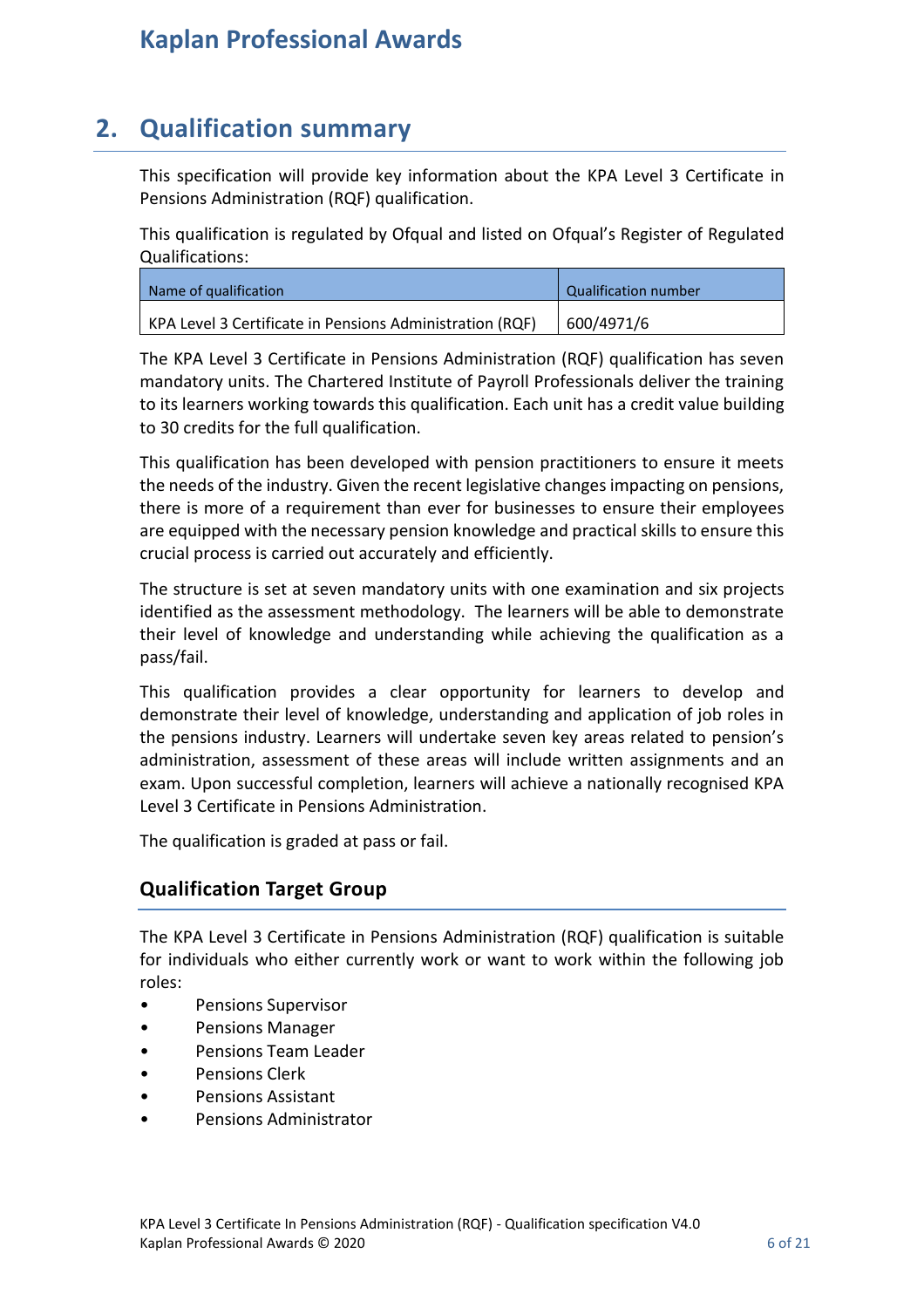#### **Progression opportunities**

<span id="page-6-2"></span>The CIPP Foundation Degree in Pensions Administration and Management.

#### **Entry Requirements**

<span id="page-6-1"></span>KPA qualifications are designed for learners who are typically 16 years of age or older.

#### **Exemptions and/or Recognition of Prior Learning (RPL)**

There are no exemptions for this qualification.

#### **Delivery Languages**

<span id="page-6-0"></span>This qualification is available in English only at this time.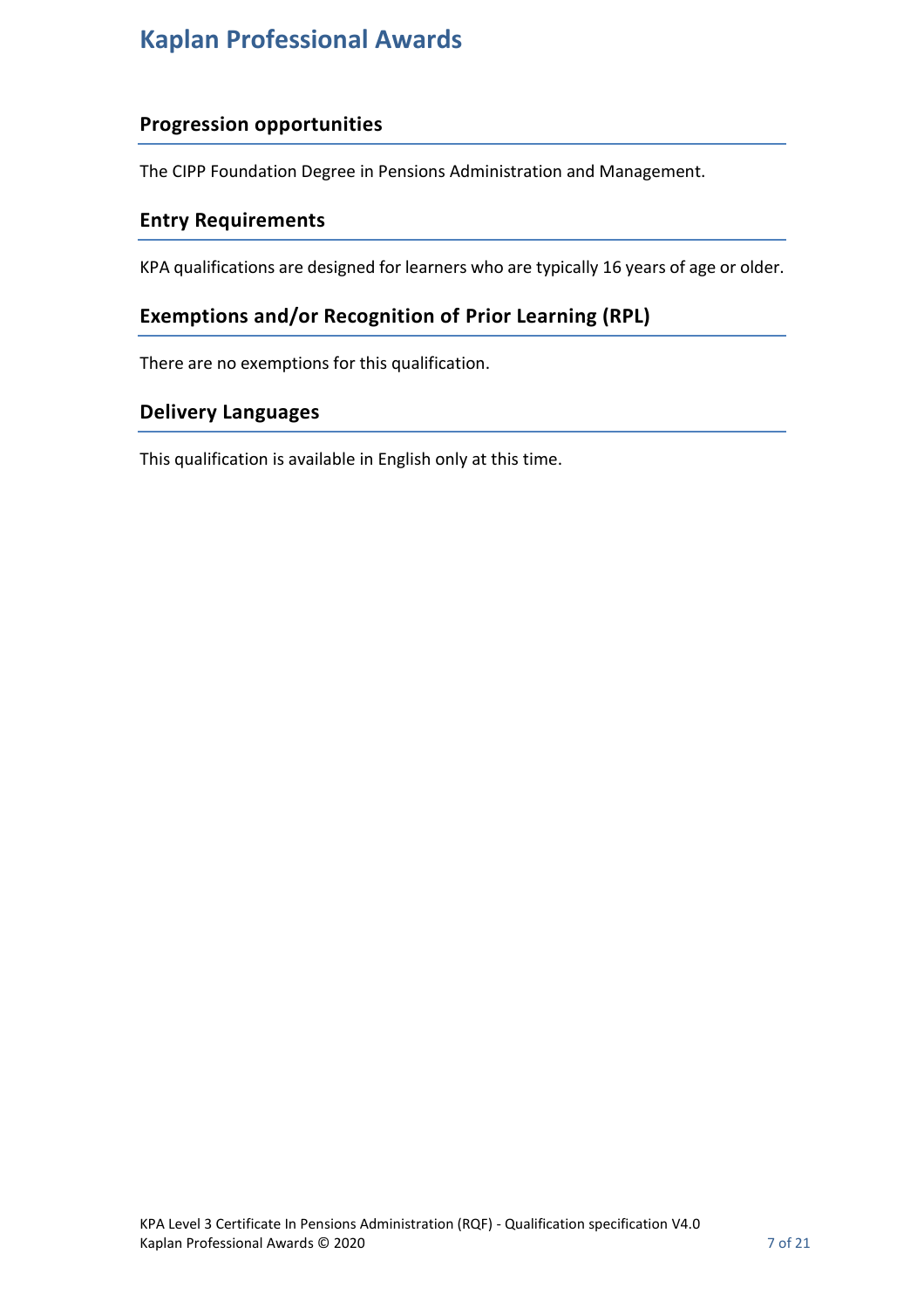### **3. Structure and Content**

This qualification is composed of 7 units. The individual must successfully complete all required assessment to obtain the qualification certification. The total qualification time is 175 hours.

| <b>Qualification Structure</b>                                         | Number of mandatory and or optional units |                        |       |     |
|------------------------------------------------------------------------|-------------------------------------------|------------------------|-------|-----|
| Module/Unit title                                                      | Assessment<br>method                      | Mandatory<br>/Optional | Level | GLH |
| Transferring into and out of Pension Schemes                           | Assignment                                | Mandatory              | 3     | 20  |
| Overview of UK Pension Schemes                                         | Assignment                                | Mandatory              | 3     | 20  |
| Providing Pension Scheme Information                                   | Assignment                                | Mandatory              | 3     | 20  |
| Creating and Maintaining Pension Scheme<br>Member Records              | Assignment                                | Mandatory              | 3     | 20  |
| Payment of Scheme Benefits to Pensioners                               | Assignment                                | Mandatory              | 3     | 20  |
| Amend Pension Records to Reflect a Member's<br>Change of Circumstances | Assignment                                | Mandatory              | 3     | 40  |
| Working as a Member of the Pensions Team                               | Computer-<br>based exam                   | Mandatory              | 3     | 20  |

The Qualification consists of the following Mandatory Units:

#### Rules of Combination

This qualification is composed of 7 units. The learner must successfully complete all 7 units to achieve this qualification.

The units can be taken in any order.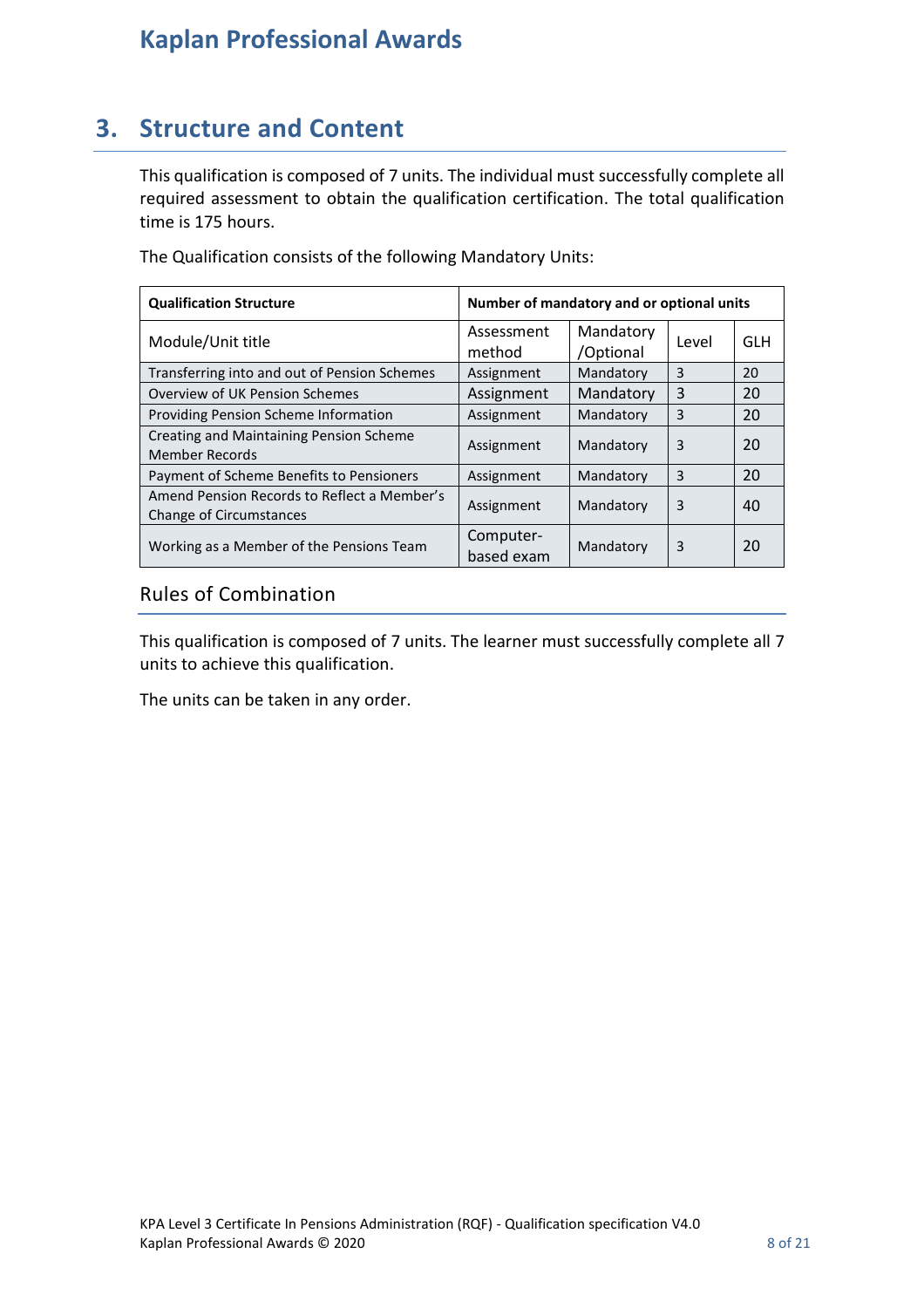#### <span id="page-8-0"></span>Offering the Qualification

This qualification is only available through KPA recognised centres. If you would like to find out more about either becoming a recognised centre or working in partnership with a recognised centre please access the 'Become a KPA Recognised Centre' tab under the 'Centres' area of the website or contact KPA on 0207 645 8912.

#### Becoming an approved KPA centre

To become an approved KPA centre you will be required to meet both general and specific requirements to ensure the standard and quality of the qualification delivery is maintained year on year.

All approved centres will be subject to KPA's ongoing quality assurance processes including centre visits which will focus on the internal quality assurance process, management of the qualification delivery and the service provided to the student.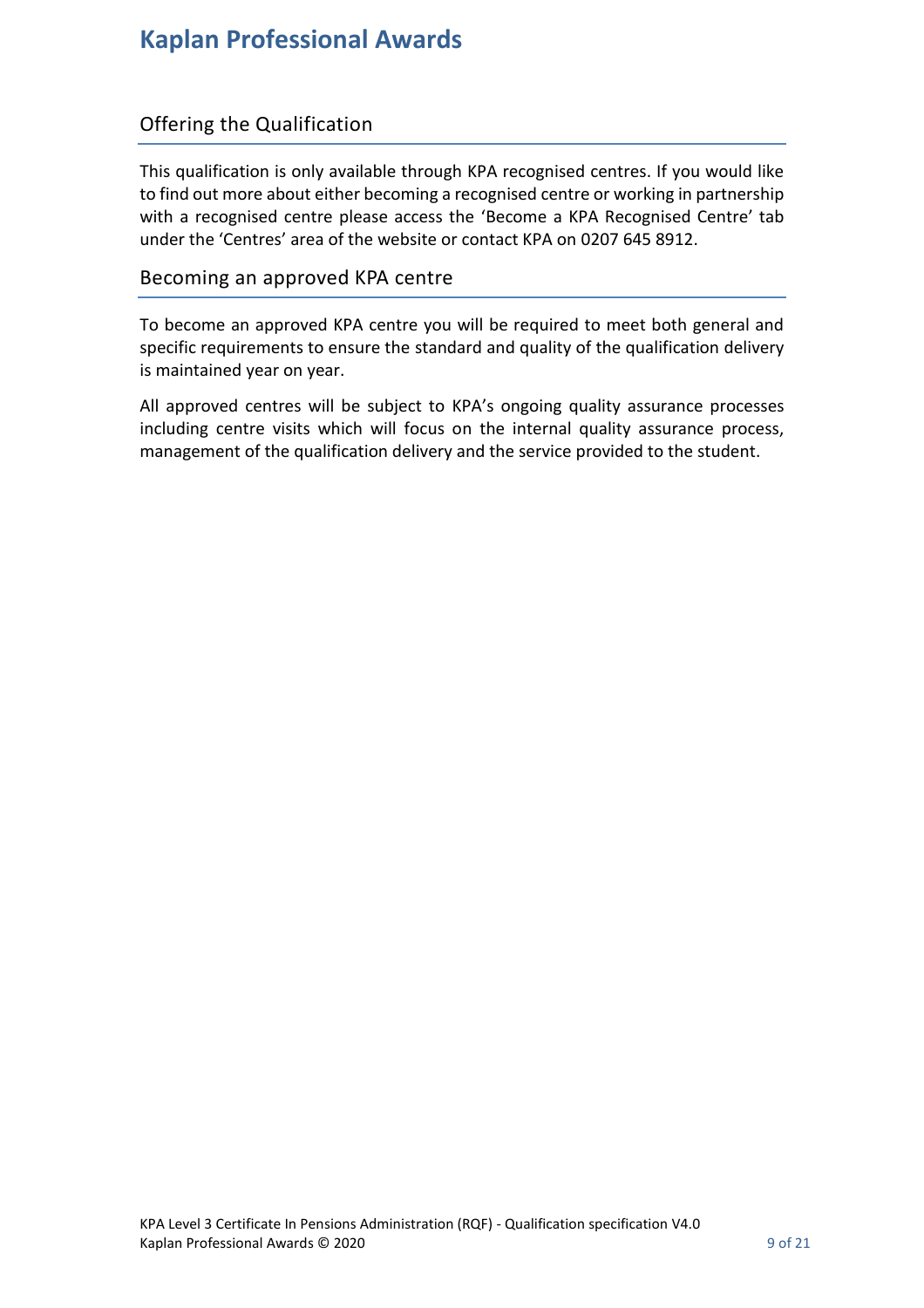### **4. Units**

#### **How the qualification works**

This qualification is made up of unit(s) representing a small block of learning focusing on a particular topic or area of study relevant to the qualification.

#### **Each unit includes a:**

- 1. Level which indicates the unit difficulty
- 2. Credit value the number of credits awarded to a learner for the successful achievement of the unit's learning outcomes
- 3. Total Qualification Time (TQT) the total amount of time a typical learner would take to complete the different activities to demonstrate achievement of the learning outcomes of a whole qualification. TQT includes guided learning hours (GLH) plus tutor directed unsupervised learning and assessment activities.
- 4. Learning outcome statement of our expectations of the learner and what the learner can expect to know, understand or do as a result of a process of learning.

a. Each learning outcome is linked to a number of assessment criteria.

- 5. Assessment criteria descriptions of the requirements a learner is expected to meet to demonstrate that a learning outcome has been achieved
- 6. Indicative content the scope of knowledge required in order to fulfil the assessment requirements and achieve the learning outcome; it also outlines the technical components of the programme.

#### **Understanding learning outcomes**

There are two main types of learning outcome:

- skills that can be performed
- knowledge that can be learned

It's possible that they can cover a combination of the two.

#### **Competence/Skills based learning outcomes:**

● Linked to a practical skill that can demonstrate competence and/or performance of a specific activity or skill.

#### **Knowledge based learning outcomes:**

● Reflects evidence that can be recorded in ways other than observation.

#### **Achievement at level 3**

<span id="page-9-0"></span>Reflects the ability to identify and use relevant understanding, methods and skills to complete tasks and address problems that, while well defined, have a measure of complexity. It includes taking responsibility for initiating and completing tasks and procedures as well as exercising autonomy and judgement within limited parameters. It also reflects awareness of different perspectives or approaches within an area of study or work.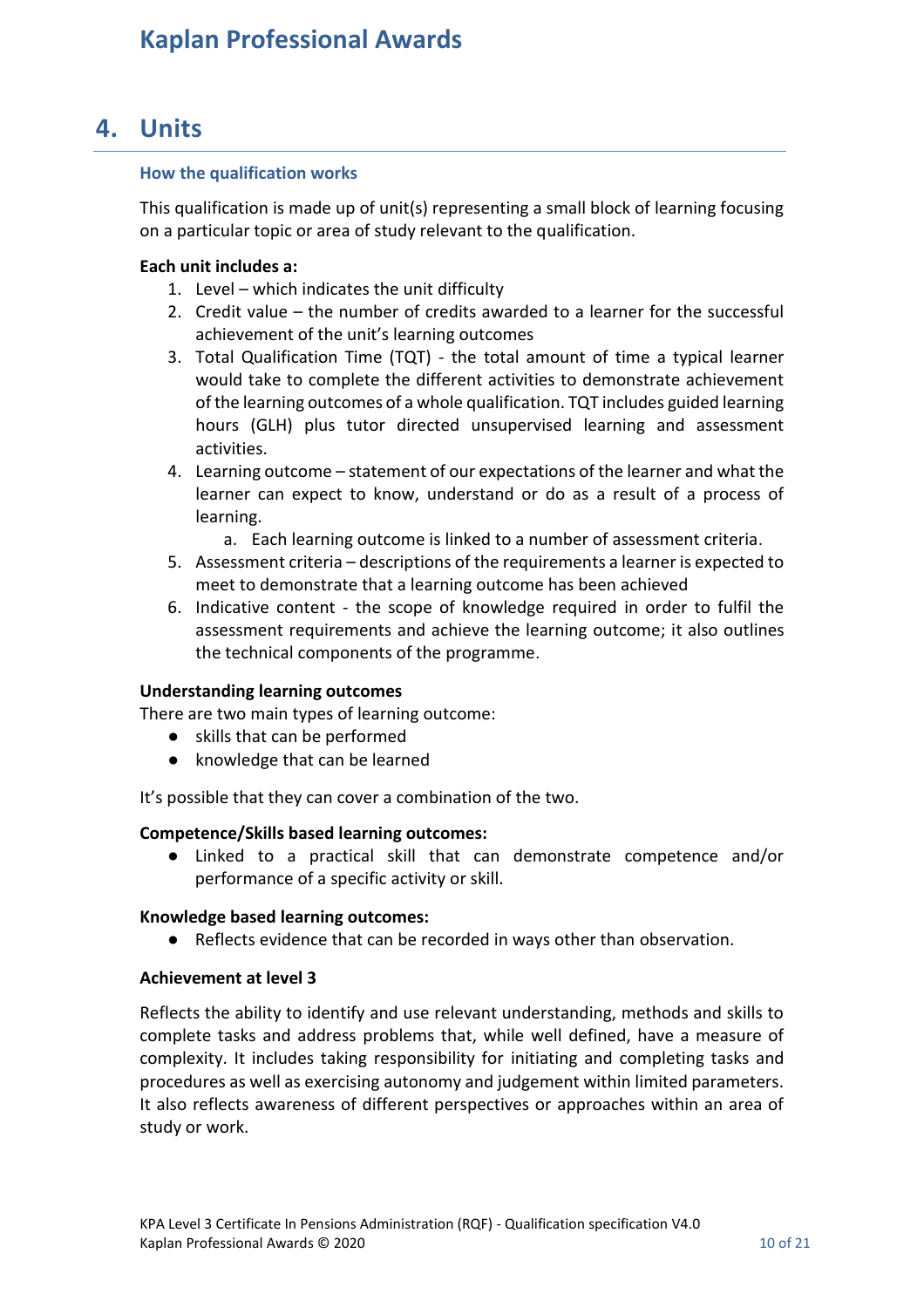<span id="page-10-0"></span>

| Unit number                              | $\mathbf{1}$                                 |                                                        |                                                                                                        |       |
|------------------------------------------|----------------------------------------------|--------------------------------------------------------|--------------------------------------------------------------------------------------------------------|-------|
| Unit title                               | Transferring into and out of Pension Schemes |                                                        |                                                                                                        |       |
| Level                                    | 3                                            |                                                        | Code                                                                                                   | PE301 |
| <b>GLH</b>                               | 20                                           |                                                        | Credit value                                                                                           | 5     |
|                                          |                                              |                                                        |                                                                                                        |       |
| Learning outcome                         |                                              | Assessment criteria                                    |                                                                                                        |       |
| The learner will:                        |                                              | The learner can:                                       |                                                                                                        |       |
| 1.<br>.Understand<br>the regulations and | 1.1                                          |                                                        | Explain the importance of applying the regulatory and<br>scheme regulations after receiving a request. |       |
| requirements placed                      | 1.2                                          |                                                        | Discuss the information required prior to instigating a                                                |       |
| on pension schemes                       |                                              |                                                        | transfer into or out of pension scheme.                                                                |       |
| when dealing with                        | 1.3                                          |                                                        | Describe the limitations and consequences around                                                       |       |
| transfers.                               |                                              |                                                        | financial issues when dealing with groups or individuals in                                            |       |
|                                          |                                              | relation to pension scheme.                            |                                                                                                        |       |
|                                          | 1.4                                          |                                                        | Explain the need to have complete security and                                                         |       |
|                                          |                                              |                                                        | confidentiality of all data and information including                                                  |       |
|                                          |                                              | consequences of failure to do so.                      |                                                                                                        |       |
|                                          | 1.5                                          | Explain the importance of applying the regulatory and  |                                                                                                        |       |
|                                          |                                              | scheme regulations after receiving a request.          |                                                                                                        |       |
| Be able to<br>2.                         | 2.1                                          |                                                        | Describe how you will verify all data received or issued is                                            |       |
| meet all requirements                    |                                              | complete, and in the appropriate format for transfers  |                                                                                                        |       |
| and verify all data to                   |                                              | both into an out of a pension scheme.                  |                                                                                                        |       |
| enable pension                           | 2.2                                          | Explain the implications of working with documents and |                                                                                                        |       |
| transfers both into                      |                                              |                                                        | forms documents and forms which are not duly                                                           |       |
| and out of a pension                     |                                              |                                                        | authorised, or a scheme which is not HMRC registered.                                                  |       |
| scheme.                                  | 2.3                                          |                                                        | Calculate and communicate transfer values in line with                                                 |       |
|                                          |                                              |                                                        | regulations, organisational processes and procedures,                                                  |       |
|                                          |                                              |                                                        | including service level agreements (where appropriate.)                                                |       |
|                                          | 2.4                                          |                                                        | Discuss the process of making amendments including                                                     |       |
|                                          |                                              |                                                        | requesting additional information.                                                                     |       |
|                                          | 2.5                                          |                                                        | Explain the need to have complete security and                                                         |       |
|                                          |                                              |                                                        | confidentiality of all data and information including                                                  |       |
|                                          |                                              |                                                        | consequences of failure to do so.                                                                      |       |
|                                          | 2.6                                          |                                                        | Review, interpret and enter the transfer into a pensions                                               |       |
|                                          |                                              |                                                        | system to enable the valuation to take place.                                                          |       |
| Assessment method                        | Assignment                                   |                                                        |                                                                                                        |       |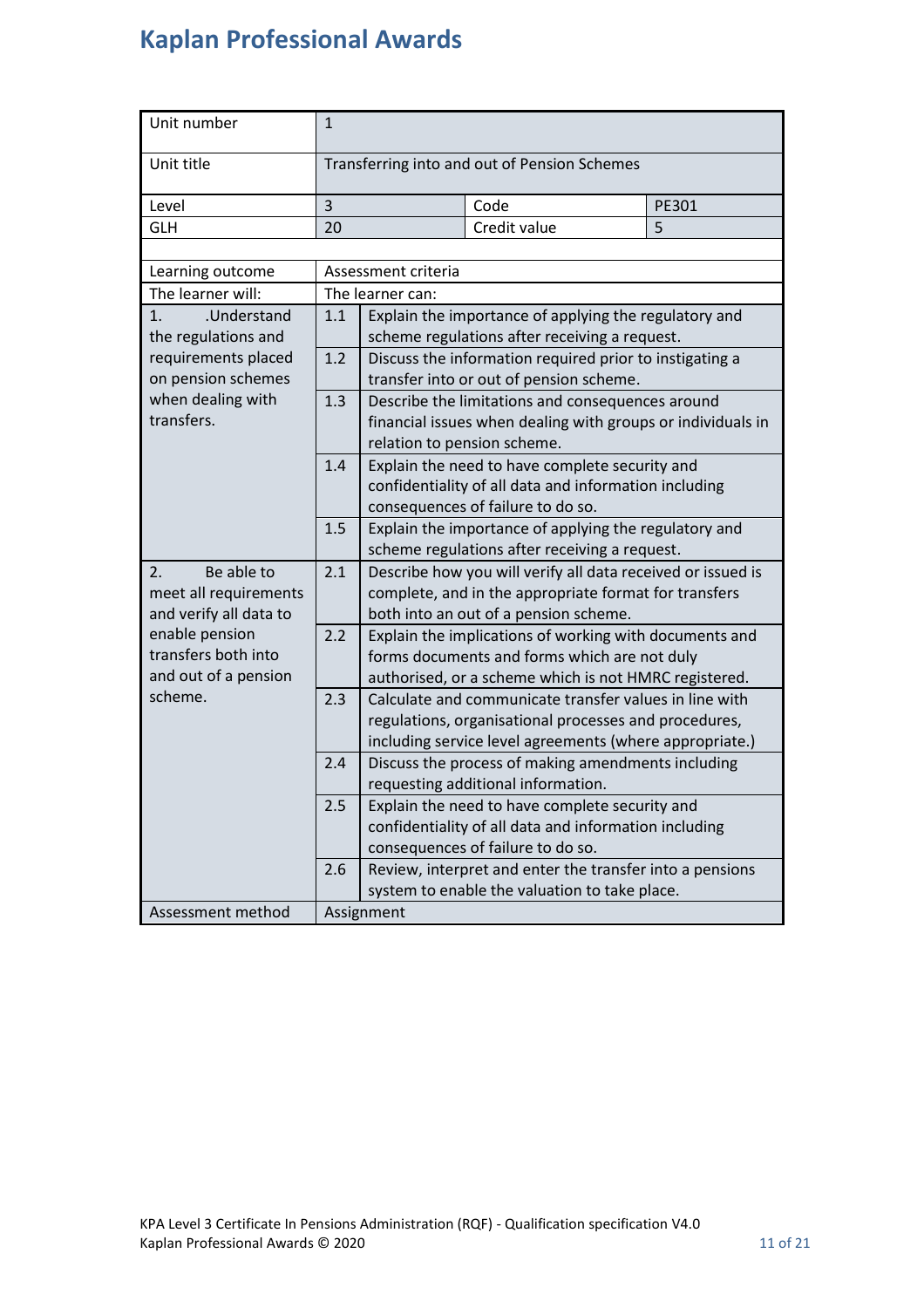| Unit number                        | $\overline{2}$                                            |                                                                               |                                                                                            |              |  |
|------------------------------------|-----------------------------------------------------------|-------------------------------------------------------------------------------|--------------------------------------------------------------------------------------------|--------------|--|
| Unit title                         |                                                           | Overview of UK Pension Schemes                                                |                                                                                            |              |  |
| Level                              | 3                                                         |                                                                               | Code                                                                                       | <b>PE300</b> |  |
| <b>GLH</b>                         | 20                                                        |                                                                               | Credit value                                                                               | 4            |  |
|                                    |                                                           |                                                                               |                                                                                            |              |  |
| Learning outcome                   |                                                           | Assessment criteria                                                           |                                                                                            |              |  |
| The learner will:                  |                                                           | The learner can:                                                              |                                                                                            |              |  |
| Know the<br>1.                     | 1.1                                                       |                                                                               | Discuss the aspects used to differentiate between the                                      |              |  |
| different types of                 |                                                           |                                                                               | types of pension provision available.                                                      |              |  |
| Pensions available in              | 1.2                                                       |                                                                               | Explain the structure of occupational pension schemes.                                     |              |  |
| the UK.                            | 1.3                                                       | scheme.                                                                       | Describe the main alternatives to an occupational pension                                  |              |  |
|                                    | 1.4                                                       |                                                                               | Discuss the general interactions between the state<br>pension scheme and the alternatives. |              |  |
|                                    | 1.5                                                       | Describe the funding and benefit structures of various UK<br>pension schemes. |                                                                                            |              |  |
| Understand<br>2.                   | 2.1<br>Discuss the role and impact of HMRC legislation on |                                                                               |                                                                                            |              |  |
| the role of the HMRC,              |                                                           | contributions and benefits relating to occupational                           |                                                                                            |              |  |
| the Pension regulators             |                                                           | pension schemes.                                                              |                                                                                            |              |  |
| and other key groups               | 2.2                                                       | Identify the bodies involved in advising, administering,                      |                                                                                            |              |  |
| and individuals in                 |                                                           | governing regulating and protecting UK pension schemes.                       |                                                                                            |              |  |
| relation to UK pension<br>schemes. | 2.3                                                       | above.                                                                        | Discuss the roles relating to those bodies identified in 2.2                               |              |  |
|                                    | 2.4                                                       |                                                                               | Demonstrate the ability to undertake appropriate                                           |              |  |
|                                    |                                                           |                                                                               | research to find the necessary information relating to                                     |              |  |
|                                    |                                                           |                                                                               | different pension schemes and individuals.                                                 |              |  |
| Know the<br>3.                     | 3.1                                                       |                                                                               | Explain the annual reporting requirements relating to                                      |              |  |
| annual and triennial               |                                                           | pension schemes in the UK.                                                    |                                                                                            |              |  |
| requirements HMRC                  | 3.2                                                       |                                                                               | Describe the information and content required for all                                      |              |  |
| apply to UK pension                |                                                           | types of reports.                                                             |                                                                                            |              |  |
| schemes including the              | 3.3                                                       | Explain the nature of the triennial requirements placed on                    |                                                                                            |              |  |
| reporting                          |                                                           | UK pension schemes.                                                           |                                                                                            |              |  |
| requirements.                      | 3.4                                                       |                                                                               | Discuss the impact on an organisation if they are non-                                     |              |  |
|                                    |                                                           |                                                                               | compliant with the UK pension scheme requirements.                                         |              |  |
| Assessment method                  | Assignment                                                |                                                                               |                                                                                            |              |  |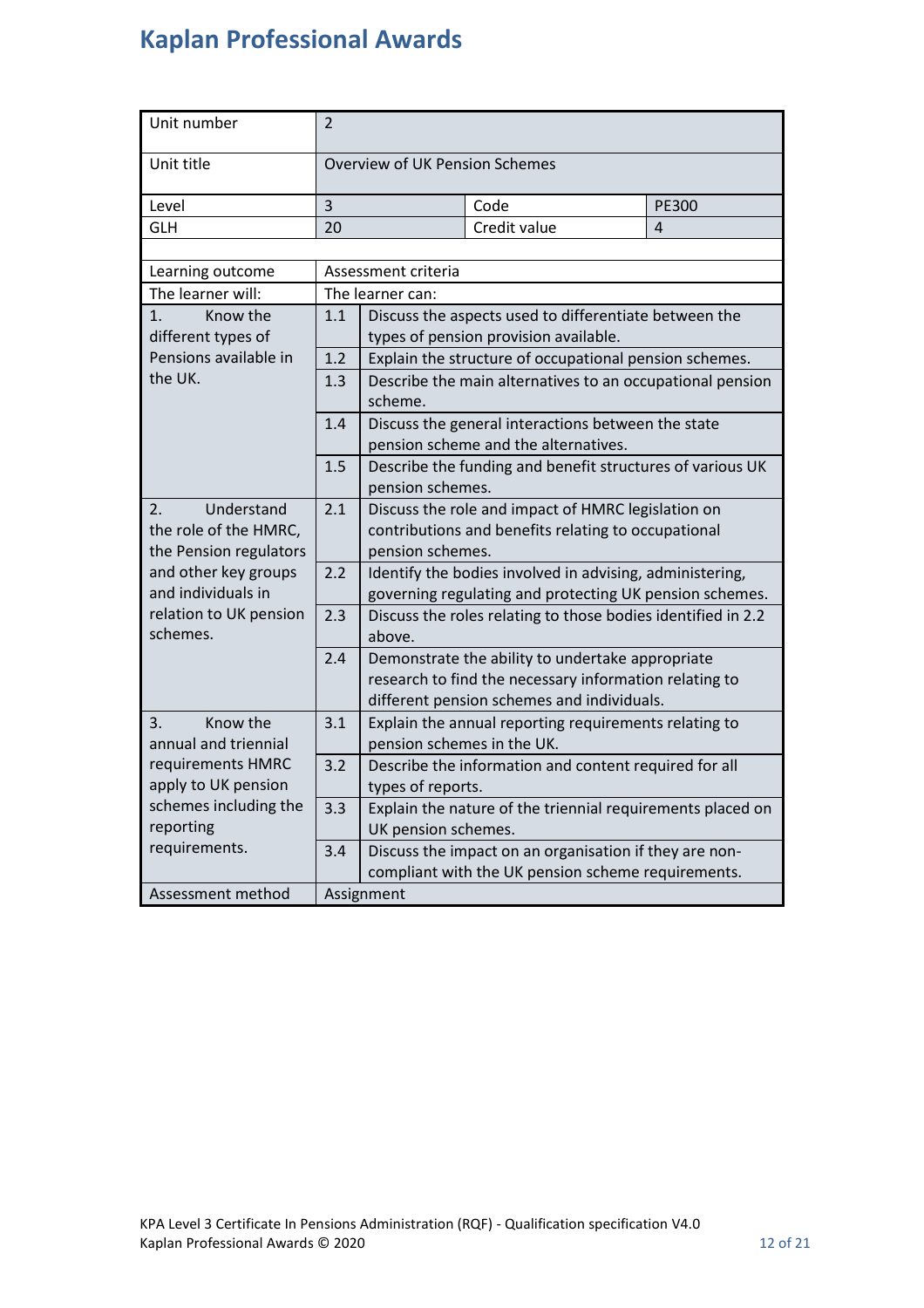| Unit number                                                       | $\overline{3}$                                                                                                       |                                                                         |       |  |
|-------------------------------------------------------------------|----------------------------------------------------------------------------------------------------------------------|-------------------------------------------------------------------------|-------|--|
| Unit title                                                        | Providing Pension Scheme Information                                                                                 |                                                                         |       |  |
| Level                                                             | 3                                                                                                                    | Code                                                                    | PE302 |  |
| <b>GLH</b>                                                        | 20                                                                                                                   | Credit value                                                            | 4     |  |
|                                                                   |                                                                                                                      |                                                                         |       |  |
| Learning outcome                                                  | Assessment criteria                                                                                                  |                                                                         |       |  |
| The learner will:                                                 | The learner can:                                                                                                     |                                                                         |       |  |
| Know the<br>1.<br>criteria for<br>membership of UK                | UK pension schemes.                                                                                                  | 1.1 Explain the eligibility criteria required for an individual to join |       |  |
| pension scheme/s.                                                 | 1.2 Demonstrate the ability to interpret information provided by<br>individuals seeking to join a UK pension scheme. |                                                                         |       |  |
| Be able to<br>2.<br>provide information to                        |                                                                                                                      | 2.1 Identify the best fit pension scheme for individuals.               |       |  |
| potential members of<br>UK pension schemes.                       | 2.2 Describe the requirements of pension schemes to achieve<br>maximum return.                                       |                                                                         |       |  |
|                                                                   | 2.3 Explain how pension benefits can be built up within a scheme.                                                    |                                                                         |       |  |
| Be able to<br>3.<br>provide information to<br>members where their | benefit some individuals.                                                                                            | 3.1 Explain the concept of pension transfers and how they may           |       |  |
| changing<br>circumstances can                                     | 3.2 Discuss the options for increasing service by purchase of<br>additional years.                                   |                                                                         |       |  |
| impact on their<br>potential pension<br>benefits/rights.          | 3.3 Describe the various additional voluntary contribution<br>schemes enabling maximum return for the member.        |                                                                         |       |  |
|                                                                   | 3.4 Identify changes in circumstance and describe the implication<br>these might have on pension rights.             |                                                                         |       |  |
|                                                                   | 3.5 Explain the implications of leaving a pension scheme to an<br>individual.                                        |                                                                         |       |  |
| Assessment method                                                 | Assignment                                                                                                           |                                                                         |       |  |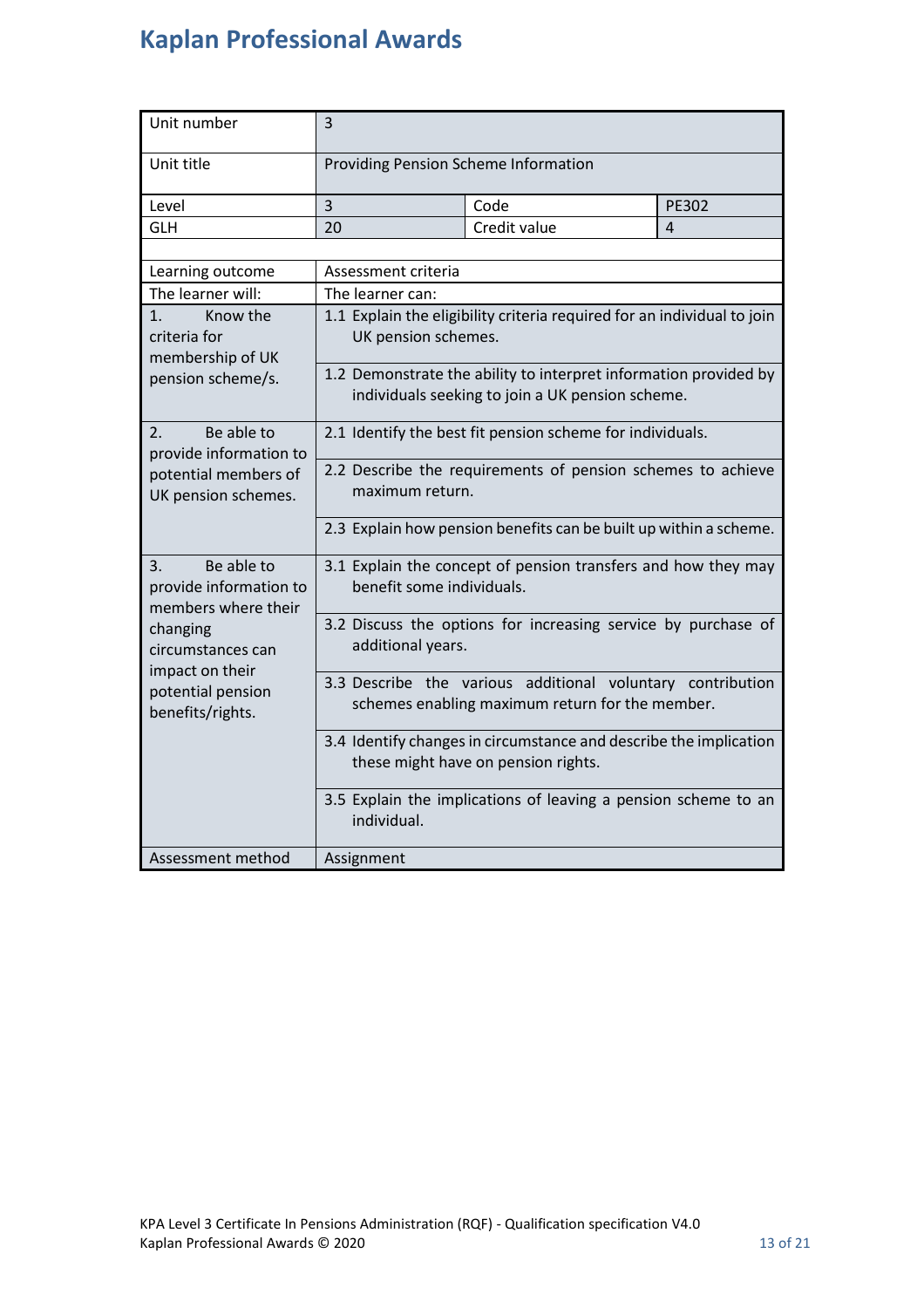| Unit number                                                                                  | $\overline{4}$ |                                                                                                                                                                                        |                                                                                                                                                                         |              |  |
|----------------------------------------------------------------------------------------------|----------------|----------------------------------------------------------------------------------------------------------------------------------------------------------------------------------------|-------------------------------------------------------------------------------------------------------------------------------------------------------------------------|--------------|--|
| Unit title                                                                                   |                | Creating and Maintaining Pension Scheme Member Records                                                                                                                                 |                                                                                                                                                                         |              |  |
| Level                                                                                        | 3              |                                                                                                                                                                                        | Code                                                                                                                                                                    | <b>PE303</b> |  |
| <b>GLH</b>                                                                                   | 20             |                                                                                                                                                                                        | Credit value                                                                                                                                                            | 3            |  |
|                                                                                              |                |                                                                                                                                                                                        |                                                                                                                                                                         |              |  |
| Learning outcome                                                                             |                | Assessment criteria                                                                                                                                                                    |                                                                                                                                                                         |              |  |
| The learner will:                                                                            |                | The learner can:                                                                                                                                                                       |                                                                                                                                                                         |              |  |
| Understand<br>1 <sub>1</sub><br>the scheme rules and                                         | 1.1            |                                                                                                                                                                                        | Describe the organisation's processes, procedures and<br>scheme regulations for updating members' records.                                                              |              |  |
| organisational<br>procedures for                                                             | 1.2            |                                                                                                                                                                                        | Explain the organisation's processes, procedures and                                                                                                                    |              |  |
| creating and<br>amending member<br>pension scheme                                            | 1.3            | scheme regulations for updating members' records.<br>Discuss the need for signatories and authorisations in<br>relation to both internal and scheme policies and<br>procedures.        |                                                                                                                                                                         |              |  |
| records                                                                                      | 1.4            | Communicate the scheme requirements for medical<br>evidence (if any) to a member of the scheme.                                                                                        |                                                                                                                                                                         |              |  |
| Be able to<br>2.<br>complete the new<br>member process<br>within the relevant<br>timescales. | 2.1            | Collate and input the required information to a new<br>record on the scheme database using the appropriate<br>pension administration system, within the required<br>timescales.        |                                                                                                                                                                         |              |  |
|                                                                                              | 2.2            | Inform the new member of their pensionable status<br>within the required scheme and/or organisational service<br>level agreements.                                                     |                                                                                                                                                                         |              |  |
|                                                                                              | 2.3            | Discuss the importance of maintaining and updating the<br>information on the scheme database.                                                                                          |                                                                                                                                                                         |              |  |
| Be able to<br>3.<br>investigate and where                                                    | 3.1            | Discuss the importance of maintaining and updating the<br>information on the scheme database.                                                                                          |                                                                                                                                                                         |              |  |
| possible resolve<br>discrepancies in new<br>member applications.                             | 3.2            | Describe how you would ascertain whether the error is<br>within the limits of your remit or whether it requires a<br>more senior member of staff to intervene to resolve the<br>error. |                                                                                                                                                                         |              |  |
|                                                                                              | 3.2            |                                                                                                                                                                                        | Discuss the discrepancies found and where possible<br>resolve these discrepancies in accordance with scheme,<br>organisational and regulatory procedures and processes. |              |  |
| Assessment method                                                                            |                | Assignment                                                                                                                                                                             |                                                                                                                                                                         |              |  |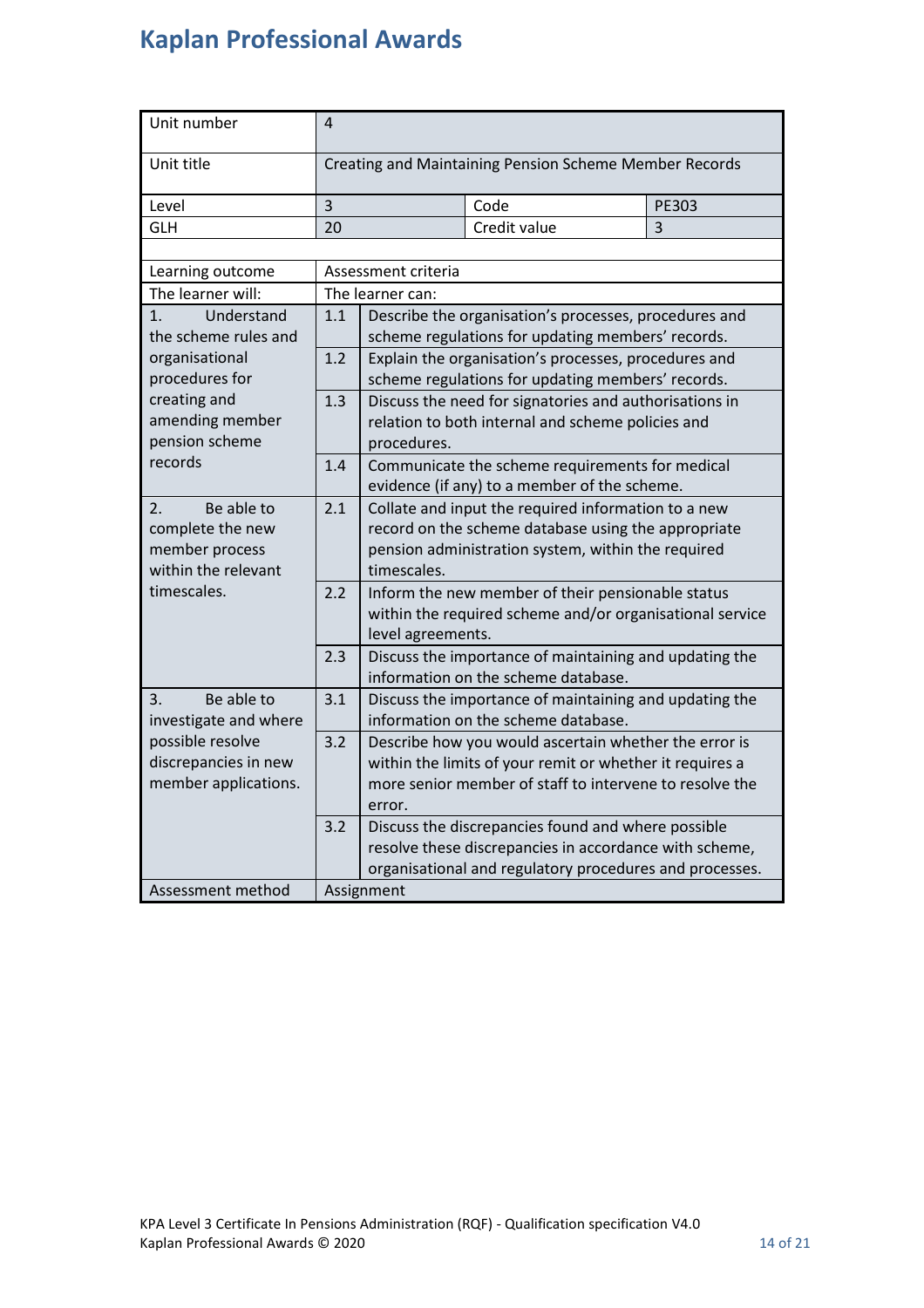| Unit number                                                 | 5                                        |                                                                                                                                                                |                                                                                                                                                                     |       |  |
|-------------------------------------------------------------|------------------------------------------|----------------------------------------------------------------------------------------------------------------------------------------------------------------|---------------------------------------------------------------------------------------------------------------------------------------------------------------------|-------|--|
| Unit title                                                  | Payment of Scheme Benefits to Pensioners |                                                                                                                                                                |                                                                                                                                                                     |       |  |
| Level                                                       | 3                                        |                                                                                                                                                                | Code                                                                                                                                                                | PE304 |  |
| <b>GLH</b>                                                  | 20                                       |                                                                                                                                                                | Credit value                                                                                                                                                        | 3     |  |
|                                                             |                                          |                                                                                                                                                                |                                                                                                                                                                     |       |  |
| Learning outcome                                            |                                          | Assessment criteria                                                                                                                                            |                                                                                                                                                                     |       |  |
| The learner will:                                           |                                          | The learner can:                                                                                                                                               |                                                                                                                                                                     |       |  |
| Understand<br>1.<br>the scheme and<br>regulatory rules      | 1.1                                      | Interpret the scheme and regulatory rules to ensure that<br>the software used for payment of pension benefits is in<br>line with current legislation.          |                                                                                                                                                                     |       |  |
| relating to the data<br>required to set up a                | 1.2                                      |                                                                                                                                                                | Explain the importance of ensuring a member's record is<br>amended to accurately reflect the current position.                                                      |       |  |
| pensioner payroll<br>database.                              | 1.3                                      |                                                                                                                                                                | Demonstrate how the scheme's processes and procedures<br>ensure that all data received is authorised as required<br>before processing for payment takes place.      |       |  |
|                                                             | 1.4                                      | Discuss the separation of duties and provide the<br>appropriate audit trail to confirm actions taken which<br>lessen the instances of fraud.                   |                                                                                                                                                                     |       |  |
| Understand<br>2.<br>the scheme and                          | 2.1                                      |                                                                                                                                                                | Explain the payment methods and frequency to<br>administrators and those members receiving payments.                                                                |       |  |
| regulatory rules<br>relating to the<br>calculations and     | 2.2                                      | Describe how you would deal effectively and efficiently<br>with returned payments (e.g. BACS failure, returned<br>cheques etc.)                                |                                                                                                                                                                     |       |  |
| processes involved in<br>processing a<br>pensioner payroll. | 2.3                                      | Discuss the need to monitor bank reconciliation to review<br>outstanding payments and any link this may have to<br>protecting the fund from fraud.             |                                                                                                                                                                     |       |  |
|                                                             | 2.4                                      | Discuss the level of specialist knowledge required to<br>evaluate the impact of applying Pay As You Earn (PAYE)<br>income tax rules on pension payments.       |                                                                                                                                                                     |       |  |
|                                                             | 2.5                                      | Demonstrate the ability to manually calculate payments<br>due to a deceased member's estate and ensure that all<br>entries are made within the payment system. |                                                                                                                                                                     |       |  |
|                                                             | 2.6                                      |                                                                                                                                                                | Demonstrate the ability to manually calculate payments<br>due to a deceased member's estate and ensure that all<br>entries are made within the payment system.      |       |  |
|                                                             | 2.7                                      |                                                                                                                                                                | Discuss the need to ensure that any payments made are<br>in line with current PAYE and other legislation which is<br>applicable to the payment of pension benefits. |       |  |
|                                                             | 2.8                                      | schemes.                                                                                                                                                       | Describe the need to ensure that all statutory deadlines<br>and returns are made to HMRC as set out for the                                                         |       |  |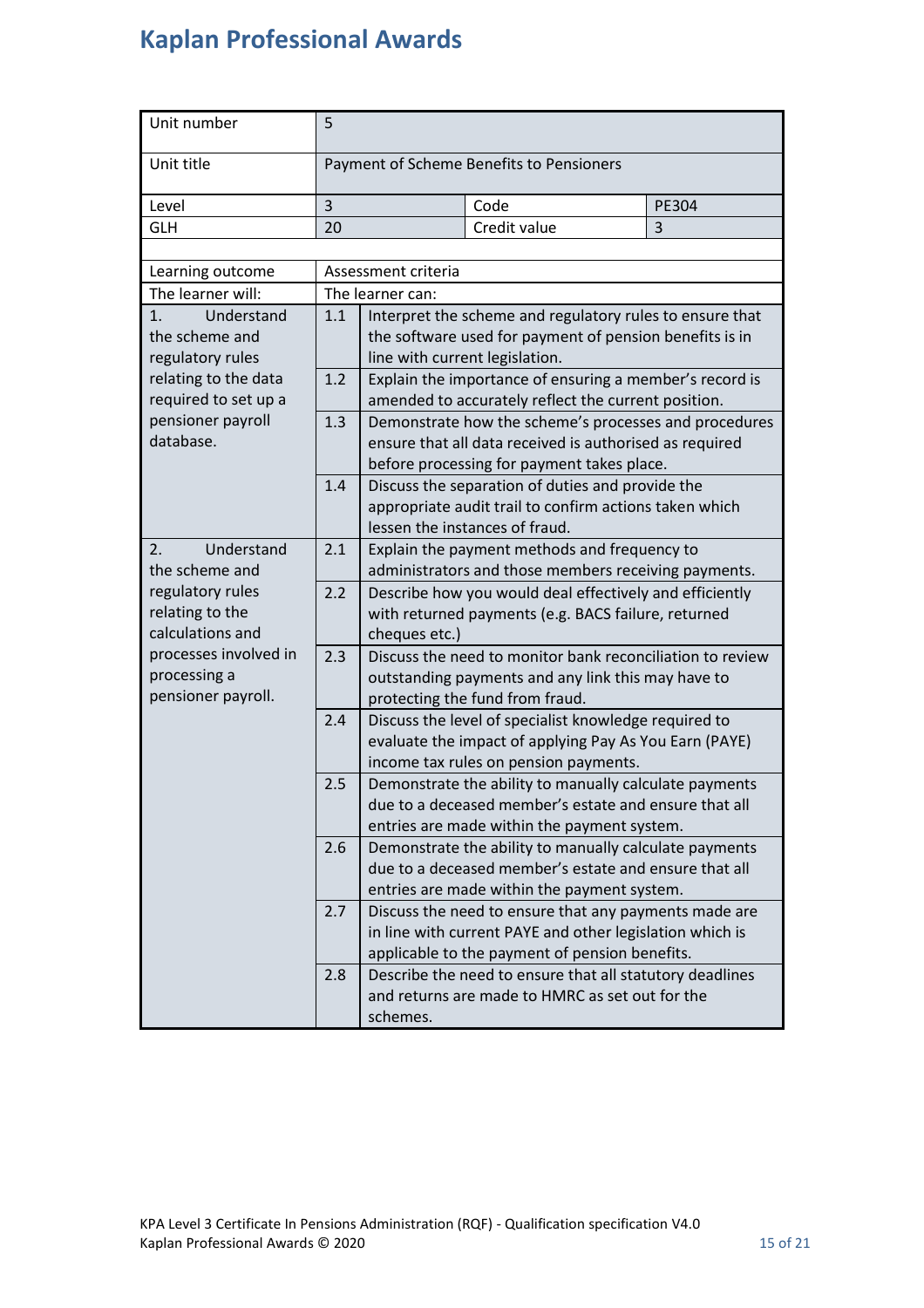| 3. Understand the<br>scheme and<br>regulatory rules for                        | 3.1 | Discuss how you would determine which scheme member<br>needs to provide evidence that they are still alive and the<br>frequency of existence checks.   |
|--------------------------------------------------------------------------------|-----|--------------------------------------------------------------------------------------------------------------------------------------------------------|
| determination of<br>continued payment of                                       | 3.2 | Explain the need to collate and manage the return of the<br>required evidence.                                                                         |
| pension benefits.                                                              | 3.3 | Describe the process to be followed if you arrange for<br>payment to be suspended prior to investigations into last<br>whereabouts of the member.      |
| 4. Be able to<br>communicate with the<br>pension member in                     | 4.1 | Describe a typical process to be followed once all required<br>information has been accepted in relation to the payment<br>suspension.                 |
| line with scheme,<br>regulatory rules,<br>organisational                       | 4.2 | Explain how you would commence investigations into last<br>whereabouts of the member for the pension benefit<br>before any recommencement of payments. |
| processes and<br>procedures and<br>service level<br>agreements as<br>required. | 4.3 | Demonstrate how you would ensure the member's record<br>is accurately amended to reflect the current position of<br>the member.                        |
| Assessment method                                                              |     | Assignment                                                                                                                                             |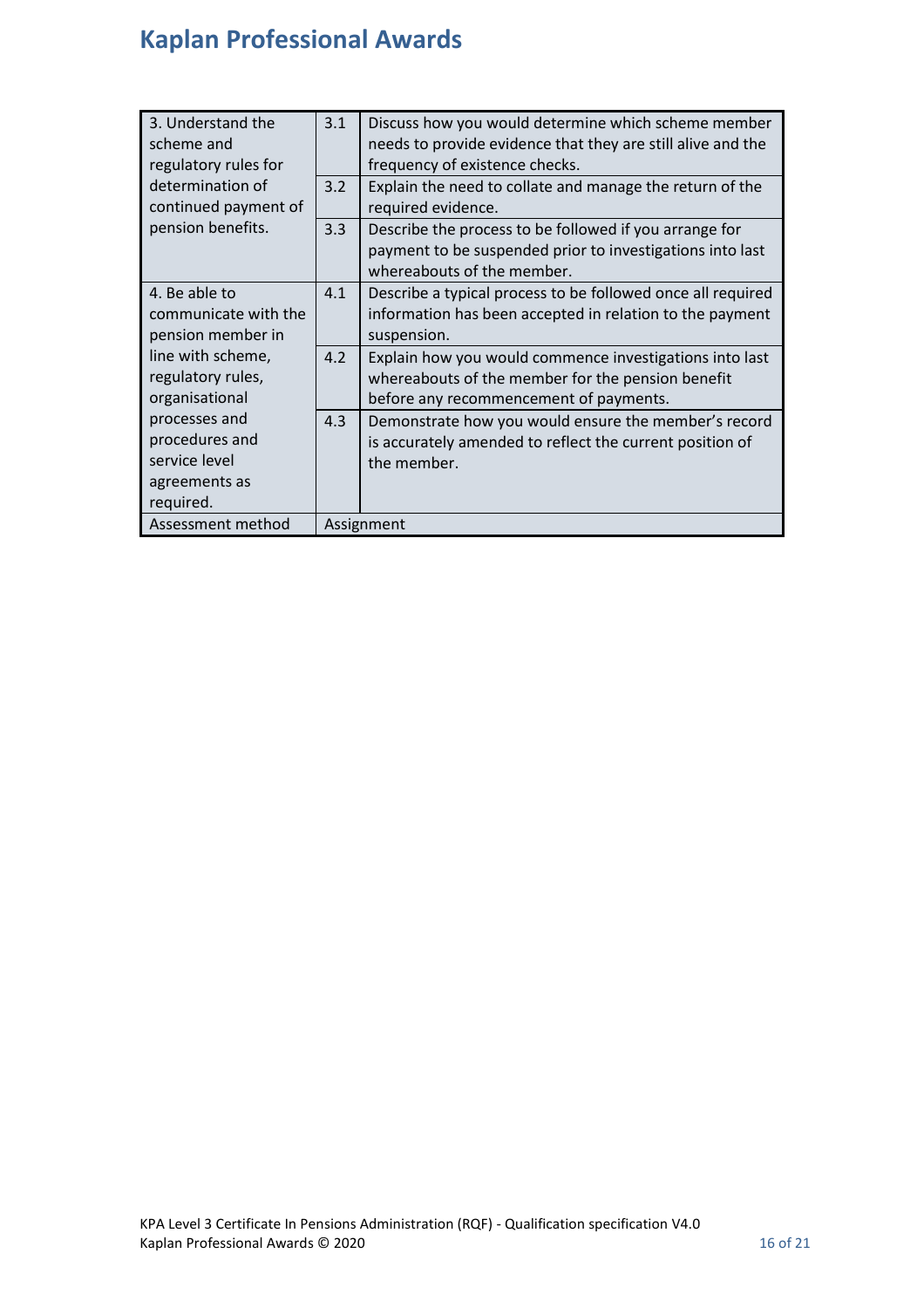| Unit number                                                                   | 6                                                                                                                     |                                                                                                                                          |                                                                                                                                                                                                                                          |                |  |
|-------------------------------------------------------------------------------|-----------------------------------------------------------------------------------------------------------------------|------------------------------------------------------------------------------------------------------------------------------------------|------------------------------------------------------------------------------------------------------------------------------------------------------------------------------------------------------------------------------------------|----------------|--|
| Unit title                                                                    | Amend Pension Records to Reflect Member's Change in<br>Circumstances                                                  |                                                                                                                                          |                                                                                                                                                                                                                                          |                |  |
| Level                                                                         | 3                                                                                                                     |                                                                                                                                          | Code                                                                                                                                                                                                                                     | <b>PE305</b>   |  |
| <b>GLH</b>                                                                    | 40                                                                                                                    |                                                                                                                                          | Credit value                                                                                                                                                                                                                             | $\overline{4}$ |  |
|                                                                               |                                                                                                                       |                                                                                                                                          |                                                                                                                                                                                                                                          |                |  |
| Learning outcome                                                              |                                                                                                                       | Assessment criteria                                                                                                                      |                                                                                                                                                                                                                                          |                |  |
| The learner will:                                                             |                                                                                                                       | The learner can:                                                                                                                         |                                                                                                                                                                                                                                          |                |  |
| Know the<br>1.                                                                | 1.1                                                                                                                   | Describe the requirements placed on a pension scheme by                                                                                  |                                                                                                                                                                                                                                          |                |  |
| regulatory and<br>scheme rules relating                                       |                                                                                                                       | the regulator when they are notified that a member is<br>leaving.                                                                        |                                                                                                                                                                                                                                          |                |  |
| to a member leaving<br>the scheme before                                      | 1.2                                                                                                                   |                                                                                                                                          | Identify potential reasons for an individual deciding to<br>leave a pension scheme before retirement.                                                                                                                                    |                |  |
| retirement.                                                                   | 1.3                                                                                                                   | Explain the reasons for providing financial information<br>only, while showing awareness of the consequences of<br>non-compliance.       |                                                                                                                                                                                                                                          |                |  |
|                                                                               | 1.4                                                                                                                   | Identify the potential of deferred benefits that may be<br>accrued.                                                                      |                                                                                                                                                                                                                                          |                |  |
|                                                                               | 1.5                                                                                                                   | Provide the former member with their pensionable status<br>within the required scheme and/or organisational service<br>level agreements. |                                                                                                                                                                                                                                          |                |  |
|                                                                               | 1.6<br>Review and resolve discrepancies found, in accordance<br>with scheme, organisational service level agreements. |                                                                                                                                          |                                                                                                                                                                                                                                          |                |  |
| Understand<br>2.<br>the regulatory and<br>scheme rules relating<br>to various | 2.1                                                                                                                   | payable.                                                                                                                                 | Discuss the circumstances other than 'normal' retirement<br>when other pension benefits might become payable in<br>line with the regulatory and scheme rules and the benefits                                                            |                |  |
| circumstances which<br>impact on pension<br>benefits.                         | 2.2                                                                                                                   | payable.                                                                                                                                 | Explain the circumstances when employer-driven pension<br>benefits (redundancy/efficiency) may become payable in<br>line with the regulatory and scheme rules and the benefits                                                           |                |  |
|                                                                               | 2.3                                                                                                                   | payable.                                                                                                                                 | Describe the types of discretionary compensation an<br>employer may award, the circumstances of such awards in<br>line with the regulatory and scheme rules and the benefits                                                             |                |  |
|                                                                               | 2.4                                                                                                                   | event of a member's death.                                                                                                               | Identify a member's entitlement to long-term pension<br>benefits, in line with the regulatory and scheme rules and<br>the benefits payable. Interpret the scheme and regulatory<br>rules to determine the type of benefit payable in the |                |  |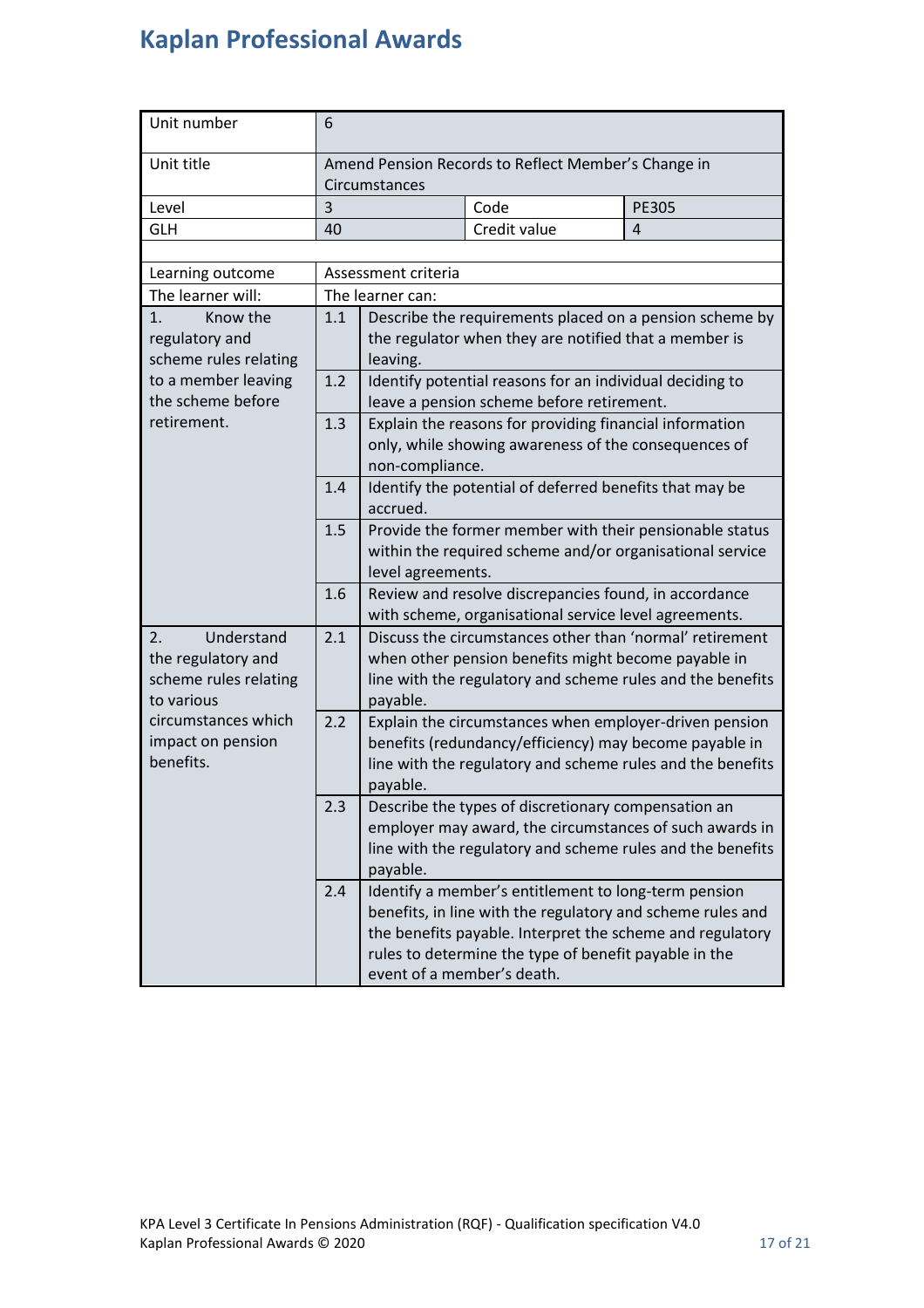| 3. Understand the       | 3.1 | In service<br>a)                                               |
|-------------------------|-----|----------------------------------------------------------------|
| various circumstances   |     | b) While receiving pension payments                            |
| dictating the type of   |     | After a divorce<br>c)                                          |
| death benefits in line  |     |                                                                |
| with the scheme and     | 3.2 | Explain the sequence of data gathering to ensure that all      |
| regulatory rules.       |     | information required is available to ensure that no            |
|                         |     | unnecessary delay occurs.                                      |
|                         | 3.3 | Provide information and communicate with the member's          |
|                         |     | executor in relation to the amount of benefits payable.        |
|                         | 3.4 | Discuss the reason for:                                        |
|                         |     | Not giving financial advice<br>a)                              |
|                         |     | Giving financial information only<br>b)                        |
|                         |     | Being fully aware of the consequences for non-<br>c)           |
|                         |     | compliance                                                     |
|                         |     |                                                                |
|                         | 3.5 | Identify the splitting of pension benefits on divorce, in line |
|                         |     | with the regulatory and scheme rules and the benefits          |
|                         |     | payable.                                                       |
|                         | 3.6 | Explain the conditions relating to dependants' benefits,       |
|                         |     | identifying the type of benefit (s), the method of             |
|                         |     | calculation and their duration.                                |
| 4. Be able to calculate | 4.1 | Review, interpret and enter the benefit data into a            |
| and communicate         |     | pension's administration system to enable the calculation      |
| pension benefits while  |     | to take place.                                                 |
| using the               | 4.2 | Identify where corrections need to be made, request            |
| organisational          |     | further information if necessary, then update the system       |
| processes and           |     | and recalculate.                                               |
| procedures to meet      | 4.3 | Arrange for the commencement of payment of pension             |
| agreed service levels   |     | benefits once all required information has been                |
| with all requirements.  |     | received/accepted.                                             |
|                         | 4.4 | Ensure that the member's record is amended as                  |
|                         |     | appropriate and that the information held accurately           |
|                         |     | reflects the current position of the member.                   |
|                         | 4.5 | Calculate the value of the refunds, deferred pensions and      |
|                         |     | transfer values.                                               |
|                         | 4.6 | Describe the method of communicating the calculation of        |
|                         |     | any deferred benefits that may be accrued to the               |
|                         |     | member.                                                        |
|                         | 4.7 | Discuss the circumstances when an entitlement to a             |
|                         |     | transfer value may be acquired and the methods of its          |
|                         |     | calculation.                                                   |
| Assessment method       |     | Assignment                                                     |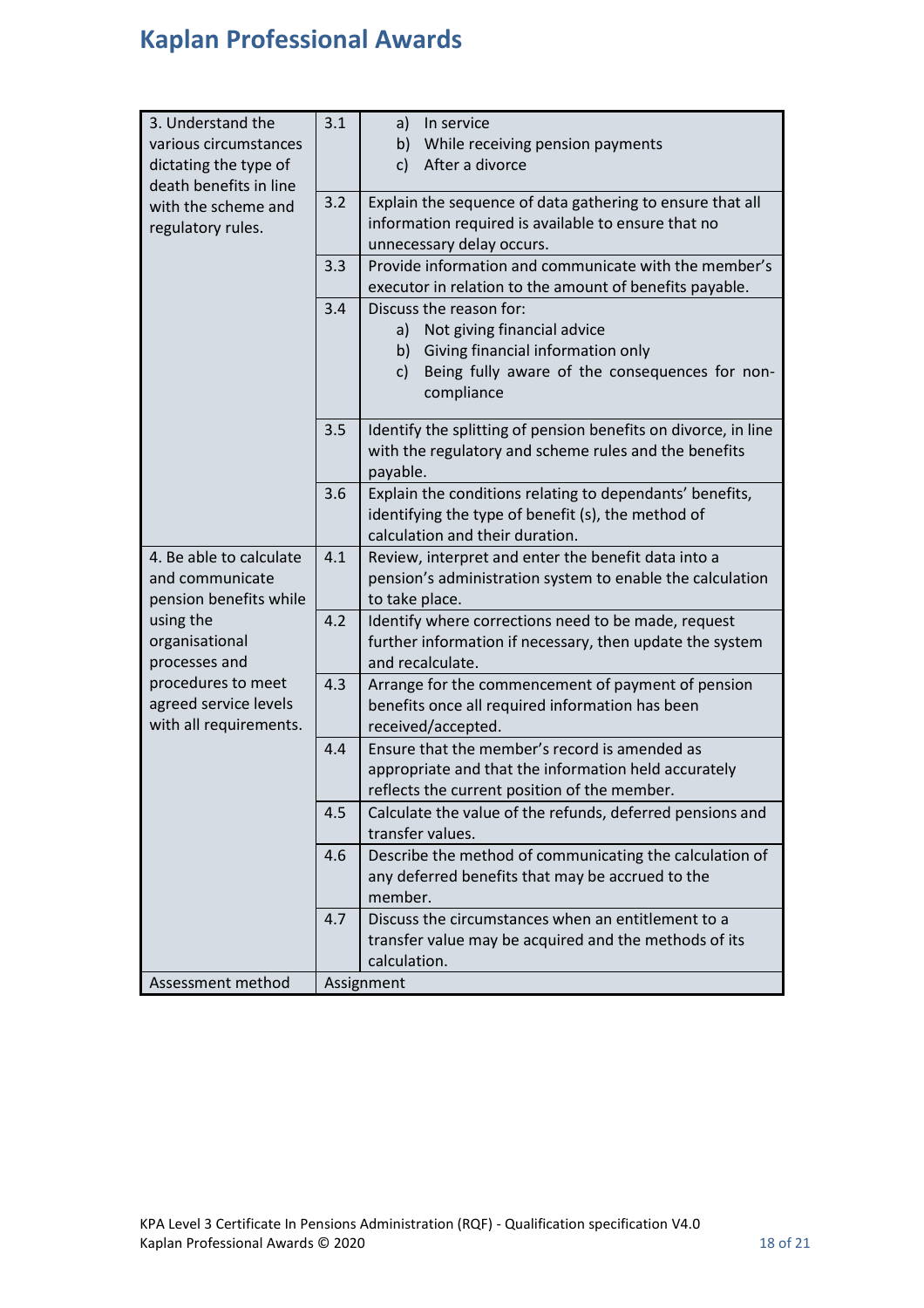| Unit number                                                                                                   | $\overline{7}$                           |                                                                                                                                                                      |              |                         |
|---------------------------------------------------------------------------------------------------------------|------------------------------------------|----------------------------------------------------------------------------------------------------------------------------------------------------------------------|--------------|-------------------------|
| Unit title                                                                                                    | Working as a Member of the Pensions Team |                                                                                                                                                                      |              |                         |
| Level                                                                                                         | $\overline{3}$                           |                                                                                                                                                                      | Code         | <b>PE306</b>            |
| <b>GLH</b>                                                                                                    | 20                                       |                                                                                                                                                                      | Credit value | $\overline{\mathbf{A}}$ |
|                                                                                                               |                                          |                                                                                                                                                                      |              |                         |
| Learning outcome                                                                                              | Assessment criteria                      |                                                                                                                                                                      |              |                         |
| The learner will:                                                                                             | The learner can: learning outcome        |                                                                                                                                                                      |              |                         |
| Be able to<br>1.<br>work effectively as<br>part of a pensions<br>team                                         | 1.1                                      | Describe how an individual could operate effectively<br>within the team environment.                                                                                 |              |                         |
|                                                                                                               | 1.2                                      | Explain the processes and deadline a member of the<br>pensions team needs to understand.                                                                             |              |                         |
|                                                                                                               | 1.3                                      | Discuss the importance of communication within the<br>pension's team including communicating with the team<br>leader/manager.                                        |              |                         |
| Understand<br>2.<br>the importance of<br>clear and timely<br>communication with<br>scheme members.            | 2.1                                      | Describe the possible ways to communicate effectively<br>with scheme members.                                                                                        |              |                         |
|                                                                                                               | 2.2                                      | Discuss the various methods that they could use to<br>provide a response to a question/query and give three<br>clear examples of the methods they have used.         |              |                         |
|                                                                                                               | 2.3                                      | Demonstrate how they would communicate with<br>someone to ensure they understand the message being<br>relayed to them.                                               |              |                         |
|                                                                                                               | 2.4                                      | Explain the importance of following the house style and<br>tone of the pension scheme with all forms of written<br>communication (including email and text messages. |              |                         |
| Be able to<br>3.<br>consistently meet the<br>customer service<br>standards defined for<br>the pension's team. | 3.1                                      | Explain the importance of providing a response to<br>enquiries while meeting expectations set by the service<br>standards.                                           |              |                         |
|                                                                                                               | 3.2                                      | Discuss how they would choose the appropriate<br>language to ensure the enquirer understands the<br>response to their query.                                         |              |                         |
|                                                                                                               | 3.3                                      | Describe the impact of poor communication in relation<br>to providing updates on progress.                                                                           |              |                         |
| Assessment method                                                                                             | 1.5 hour computer-based test             |                                                                                                                                                                      |              |                         |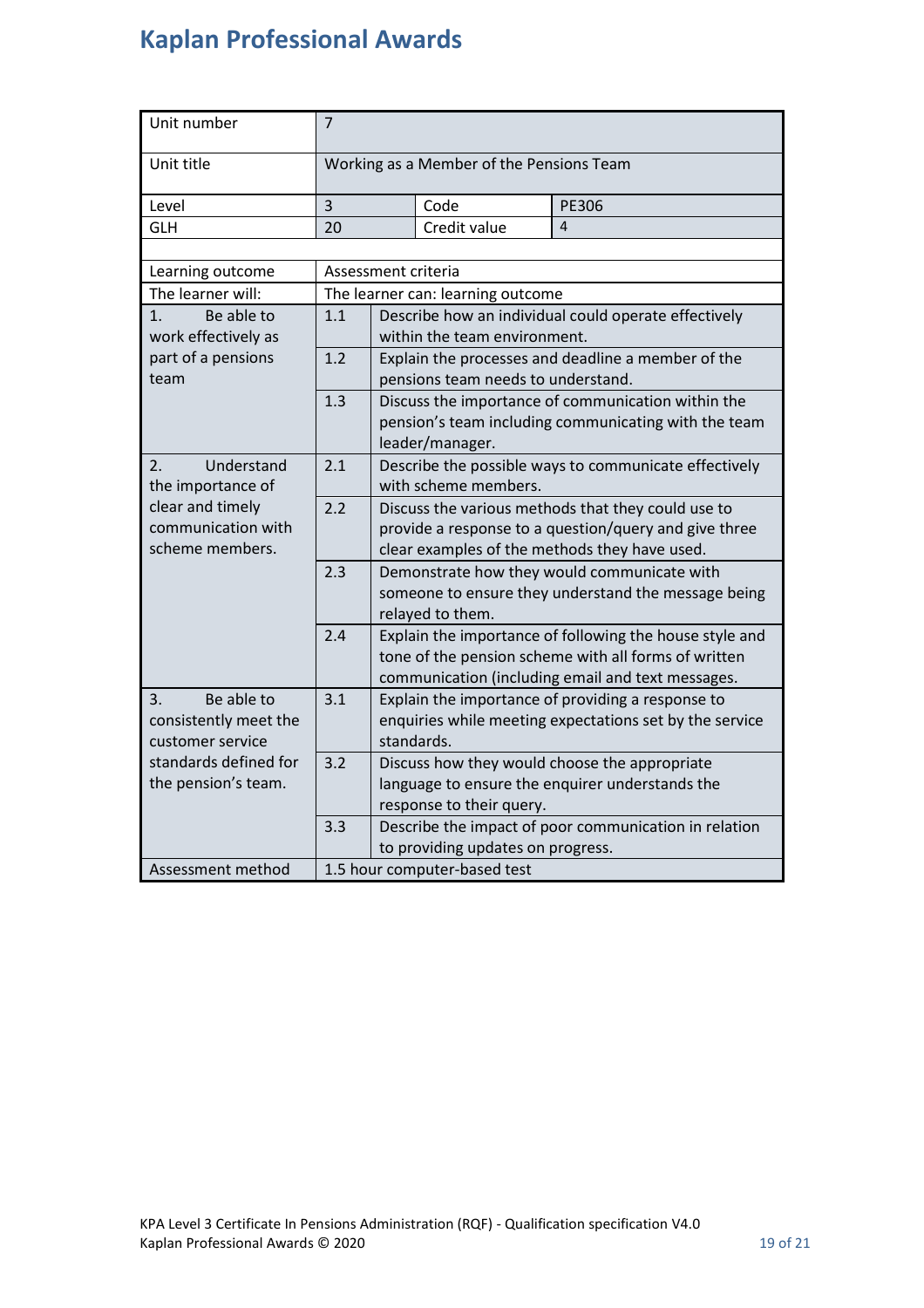### **5. Quality Assurance Processes**

#### <span id="page-19-0"></span>**Assessment**

KPA will put in place a system of QA which allows it to maintain a high level of control over the development, delivery and awarding of the qualification. In particular it will require centres to meet the particular requirements for each type of assessment. KPA External Quality Advisor's will be responsible for ensuring centres meet the approved centre requirements relating to specific types of assessment and/or examination delivery.

#### **Centre Resources**

KPA approved centres are required to provide the right human and physical resources needed to ensure the quality of the learner experience. Centres must ensure that staff have the appropriate level of subject knowledge, practical experience of the sector and are normally qualified to at least a degree standard. It is desirable that staff have a teaching and/or assessing qualification.

The physical resources required will vary depending on the style of delivery. Where distance or blended learning is used, KPA expects centres to have appropriate learning support materials, infrastructure and technology in place to meet student needs.

#### **Control and Oversight**

The qualification will be subject to moderation processes as part of CIPP's centre agreement with KPA.

#### **Certification**

On completion of the qualification, KPA will confer upon the learner the award of

#### **KPA Level 3 Certificate in Pensions Administration (RQF)**

KPA will send learners' certificates will be sent to learners within 21 working days.

#### **Fees**

The qualification charge per learner is £175. Learners may register on individual units at a cost per unit of £50. Please note this is for the qualification/unit only and does not include the cost of delivery. Please contact your centre for the full cost inclusive of the training.

Further details relating to KPA charging structure can be found on the website at Kaplan- under Fees.